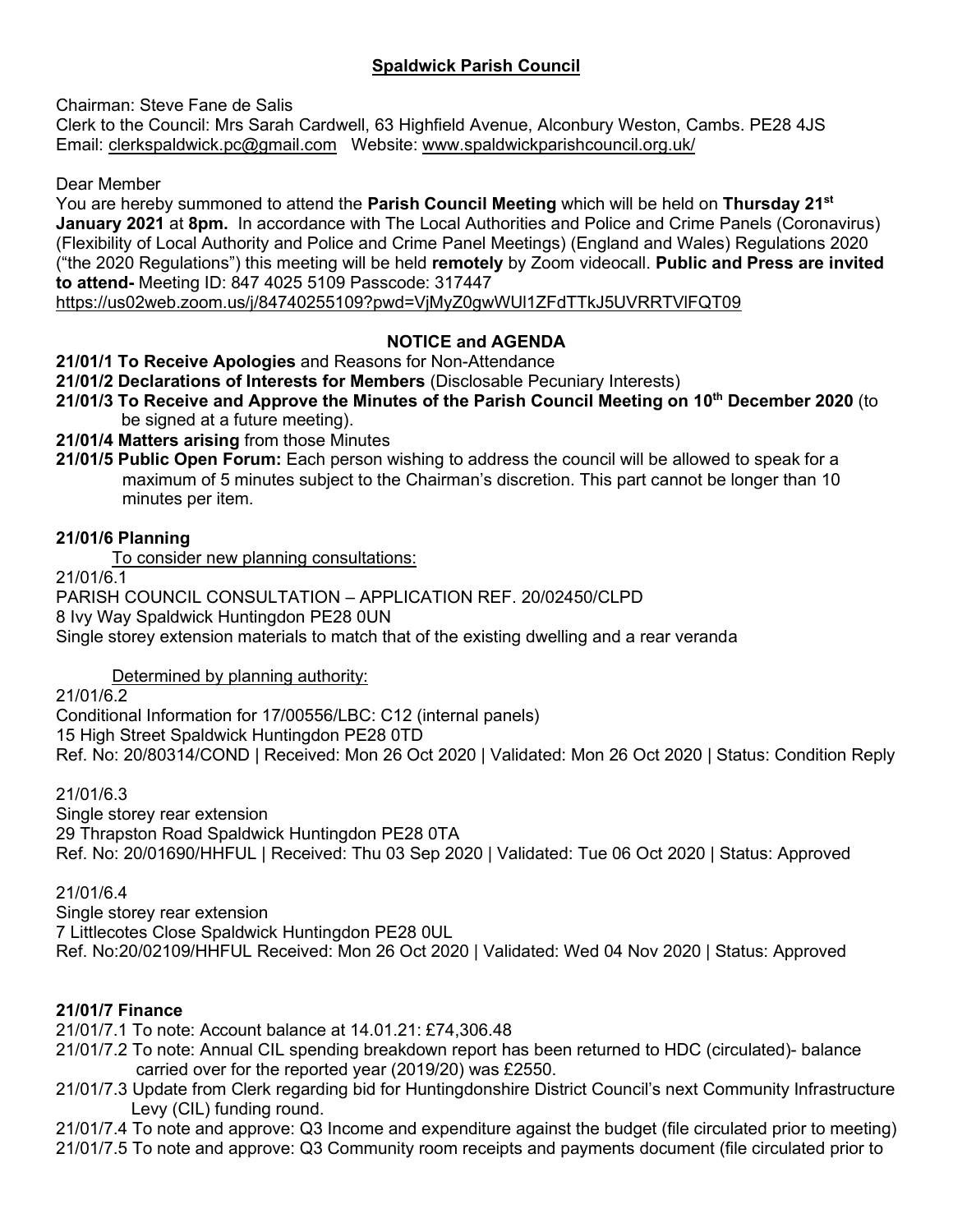meeting)

21/01/7.6 To note and approve Q3 financial reconciliation (file circulated prior to meeting)

21/01/7.7 Update regarding viewing access for the Clerk for the bank accounts

### **Expenditure for approval 21 st January 2021:**

- 21/01/7.8 Clerk's wages (Dec-Jan): **£461.38** (S.Cardwell: £432.38 (including £3.10 expenses for postage), HMRC £29.00
- 21/01/7.9 Refund from HMRC for tax on Clerk's wages to be paid to Clerk- £16.80.
- 21/01/7.10 Total invoices for December & January-(Accounts 3006069330 & 3006069341)- to note supplier system error which delayed receipt of November invoices- Clerk awaiting confirmation from Total
- 21/01/7.11 Purchase of replacement caps for play equipment from Hags recommended in Wicksteed report- £25.00
- 21/01/7.12 To consider renewal of Annual Cambs ACRE subscription- £57.

### **21/01/8 Assets – Provision/Maintenance**

21/01/8.1 Monthly Ferriman Road Play Area's Inspection

21/01/8.2 To discuss grass-cutting for the coming year and quotations received.

#### **21/01/9 Highways, footpaths, byways, gritting bin, trees, etc.**

21/01/9.1 Progress update regarding the issue of motorcyclists using byways during winter months- signs require updating to prevent this- HDC investigating.

21/01/9.2 Update regarding additional Bus stop on Stow Rd.- deferred pending the trial of 'ordering' buses

21/01/9.3 MVAS Flashing Speed Sign- update from Clerk regarding moveable post and NAL sockets order.

- 21/01/9.4 Update regarding open footpath reports received from M. Ager
- 21/01/9.5 To discuss a safety concern raised by a resident regarding pedestrian access at the Petrol Station and the potential for coloured tarmac as a safety measure

#### **21/01/10 Community Room**

21/01/10.1 To discuss reopening of the Community Room (documents for consideration circulated by Clerk.) Hire documents to be approved, actions to be completed prior to re-opening to be agreed and a list of cleaning products to be purchased in line with safety requirements.

21/01/10.2 To discuss a request from a resident to use the community room for an individual sporting activity. 21/01/10.3 PAT Testing update from Cllr Pope (deferred while closed).

21/01/10.4 Update from Cllr Pope regarding timers for radiators in the Community room (deferred while closed).

**21/01/11** Further Discussion of Defibrillator- update including grant application and funding options.

- **21/01/12** Update regarding official domain email addresses for the Council.
- **21/01/13** Update regarding the potential for the mobile Post Office van which visits local villages to come to **Spaldwick**
- **21/01/14** To approve amended safeguarding policy
- **21/01/15** Update regarding Accessibility
- **21/01/16** To note: all Councillors need to review their Register of Interests on the District Council website and inform the Clerk if any amendments are required.
- **21/01/17** Any items for the next edition of Spaldwick News

**21/01/18 Correspondence** (-previously circulated) 21/01/18.1 Highways Service Stakeholder Survey- 04/12/20